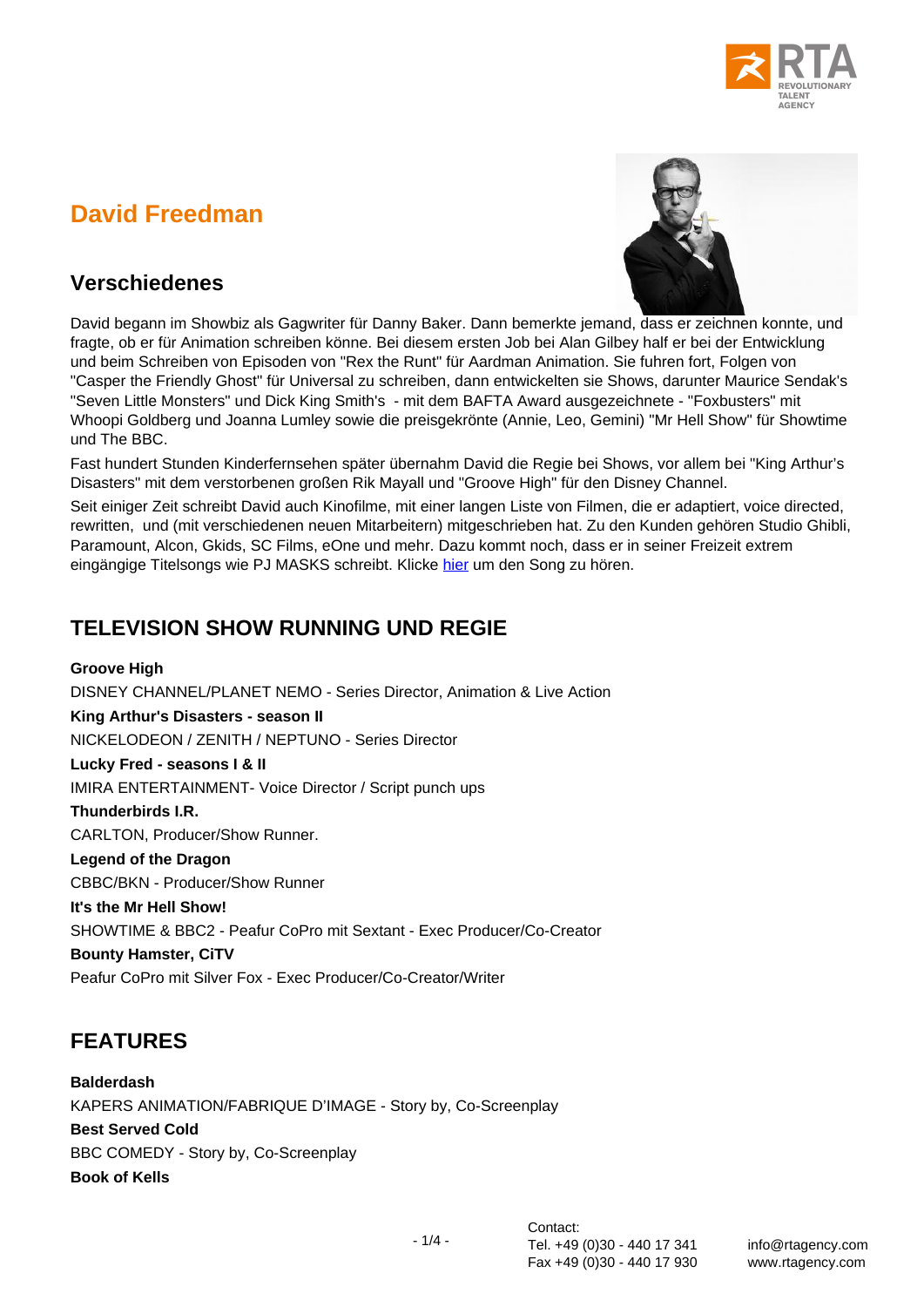

CARTOON SALOON - Story Consultant, special thanks **Check Mate** DEN SISTE SKILLING - Script Doctor, Additional Material credit **Dolphin Tale III** In Deep Water - ALCON ENTERTAINMENT - Co-Story by, Co-Screenplay **Dragonkeeper** SC FILMS, DRAGONE MEDIA - Script Doctor **Ellie & The Christmas Creep** FABRIQUE D'IMAGE – Co-Screenplay **Evolution** THINKLAB ANIMATION – Co-Screenplay **Faith** SC FILMS - Co-Screenplay **Gamers** ILION ANIMATION - Story Development, Co-Screenplay **Gigantosaurus** the Giganto Feature - CYBERGROUP STUDIOS - Co-Screenplay **Head Space** SC FILMS & LUMA S.A. - Script Doctor **Inspector Sun** THINKLAB ANIMATION - Co-Script Doctor, Additional Material credit **Magic Wonderland** ZOLAND STUDIOS, CHINA - Script Doctor **Princess Dragon** ANKAMA - Story Consultant **Santa's Apprentice 2** GAUMONT - Script Doctor, Co-Screenplay credit **Spellbound** ILION ANIMATION, SKYDANCE MEDIA, PARAMOUNT PICTURES - Story Development **Sokator 442** GALLEON ENTERTAINMENT - Script Doctor **Spy Dog** I HEART CINEMA - Book Adaptation **Thunderbirds** WORKING TITLE - Script Consultant - uncredited **Unstable** CARPE DIEM - Co-Writer, Co-Screenplay, Songs **W.A.M. (working title)** ILION ANIMATION - Story Development, Co-Screenplay **Yakari** the Movie, DARGAUD - Story Development

#### **FEATURE DUBBING/ENGLISH ADAPTATIONS**

**Another Day of Life**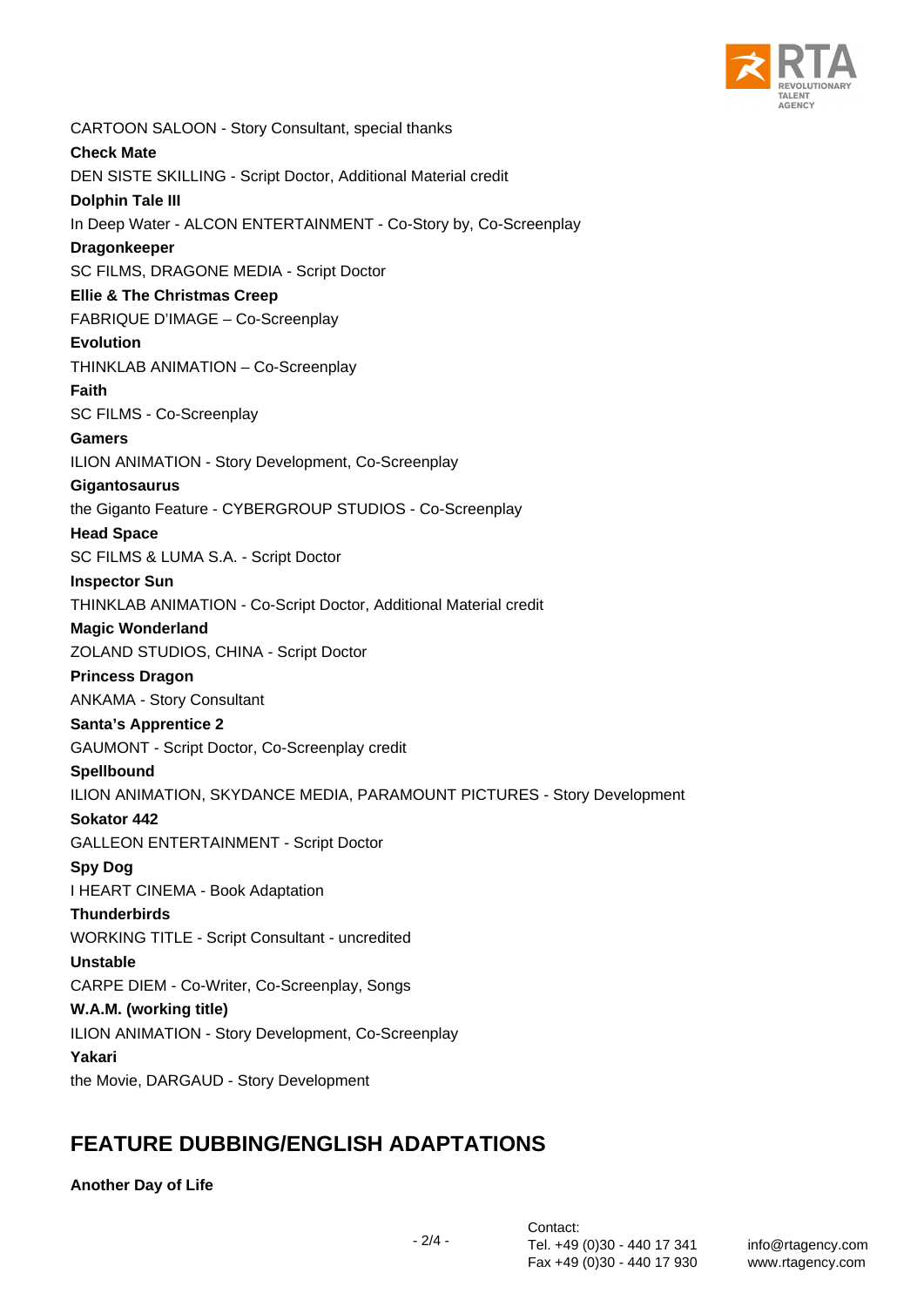

GKIDS - Re-Casting & Dub **Best Birthday Ever** SC FILMS, SLUGGER FILMS - English Adaptation, Casting & Dub **Big Bad Fox and Other Tales** GKIDS / STUDIOCANAL- English Adaptation **Bunuel in the Labyrinth of the Turtles** GKIDS - Casting & Dub **Mary and the Witch's Flower** STUDIO PONOC - English Adaptation **My Father's Secrets** SC FILMS, JE SUIS BIEN CONTENT - English Adaptation, Casting & Dub **Only Yesterday** STUDIO GHIBLI - English Adaptation & Dub **Ronja The Robber's Daughter** 26 x half hours, STUDIO GHIBLI - English Adaptations & Dubs **Up On Poppy Hill** STUDIO GHIBLI - Consulting, Special Thanks credit **When Marnie Was There** STUDIO GHIBLI - English Adaptation & Dub - Oscar nominated, Best Animated Feature. **The Wind Rises** STUDIO GHIBLI - Consulting, Special Thanks credit

### **TV WRITING**

**Bob & Margaret** CHANNEL 4/NELVANA - Script Editing **Bounty Hamster** CiTV - Peafur CoPro with Silver Fox - Co-Writer - multiple **Casper the Friendly Ghost** UNIVERSAL - Co-Writer - multiple **Dennis & Gnasher** BBC/COLLINGWOOD / BEANO / FOX FAMILY - Co-Writer - multiple **First Snow of Winter** BBC/HIBBERT RALPH - Co-Screenplay **Foxbusters** COSGROVE HALL/ITEL/CiTV - Developed for TV, Co-Writer **It's the Mr Hell Show!** SHOWTIME & BBC2 - Heaps of sketches whilst somehow still producing it. **Pirates** BBC/CHILDSPLAY - Co-Writer - multiple **Rex The Runt** BBC/AARDMAN - Developed for TV & Scripts **Rubi Gets It Right** ZOLAND ANIMATION, CHINA - Head Writer, Board Supervisor, Songs **Seven Little Monsters**